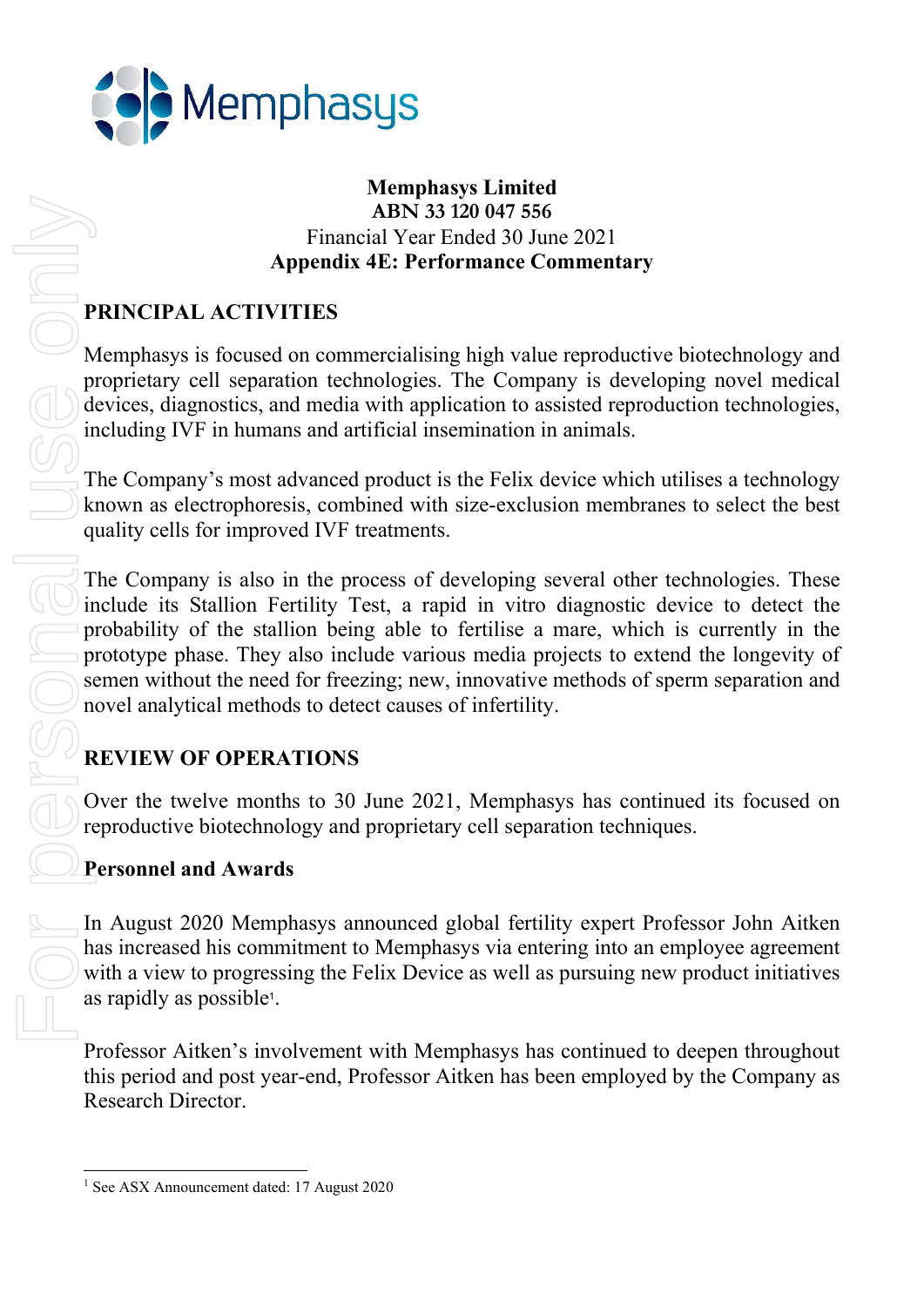The employment of Professor Aitken by the Company, which will be for a time commitment of 50%, follows his retirement from the position of Distinguished Laureate Professor of Biological Sciences within the School of Environmental and Life Sciences at the University of Newcastle ("UoN") on 30th June 2021.

Post retirement, Professor Aitken will also assume the lifetime title of Distinguished Emeritus Laureate Professor of Biological Sciences at UoN, where he will maintain access to the university laboratory and research staff to enable him to continue his ground-breaking work with Memphasys.

This deepening commitment to Memphasys reflects the compelling opportunities presented and demonstrates the capability of the Company to work with internationally recognised leaders in reproductive biology.

Professor Aitken has become the top ranked world expert in spermatozoa and sperm capacitation (the physiological changes sperm must undergo to be able to penetrate and fertilise an egg) as well as a leader in Australian research grant success.

In 2012, Professor Aitken was named as NSW Scientist-of-the-year and in 2016 was presented with the prestigious Carl G. Hartman Award for reproductive biology. This award is one of the most prestigious international accolades in reproductive science and, at the time of the award, Professor Aitken was only the second researcher working outside of North America to have been honoured with this distinction. More recently, Professor Aitken was also awarded the 2021 Distinguished Andrologist award by the American Society of Andrology ("ASA").

Throughout the period, Memphasys and its product development partner, Hydrix Services Pty Ltd ("Hydrix"), have also jointly received two Australian 2020 Good Design Awards for the FelixTM Device during the year<sup>2</sup>.

The device received a Gold Good Design Award for engineering design and a Good Design Award for product design in the medical and scientific category.

<sup>&</sup>lt;sup>2</sup> See ASX Announcement dated: 9 September 2020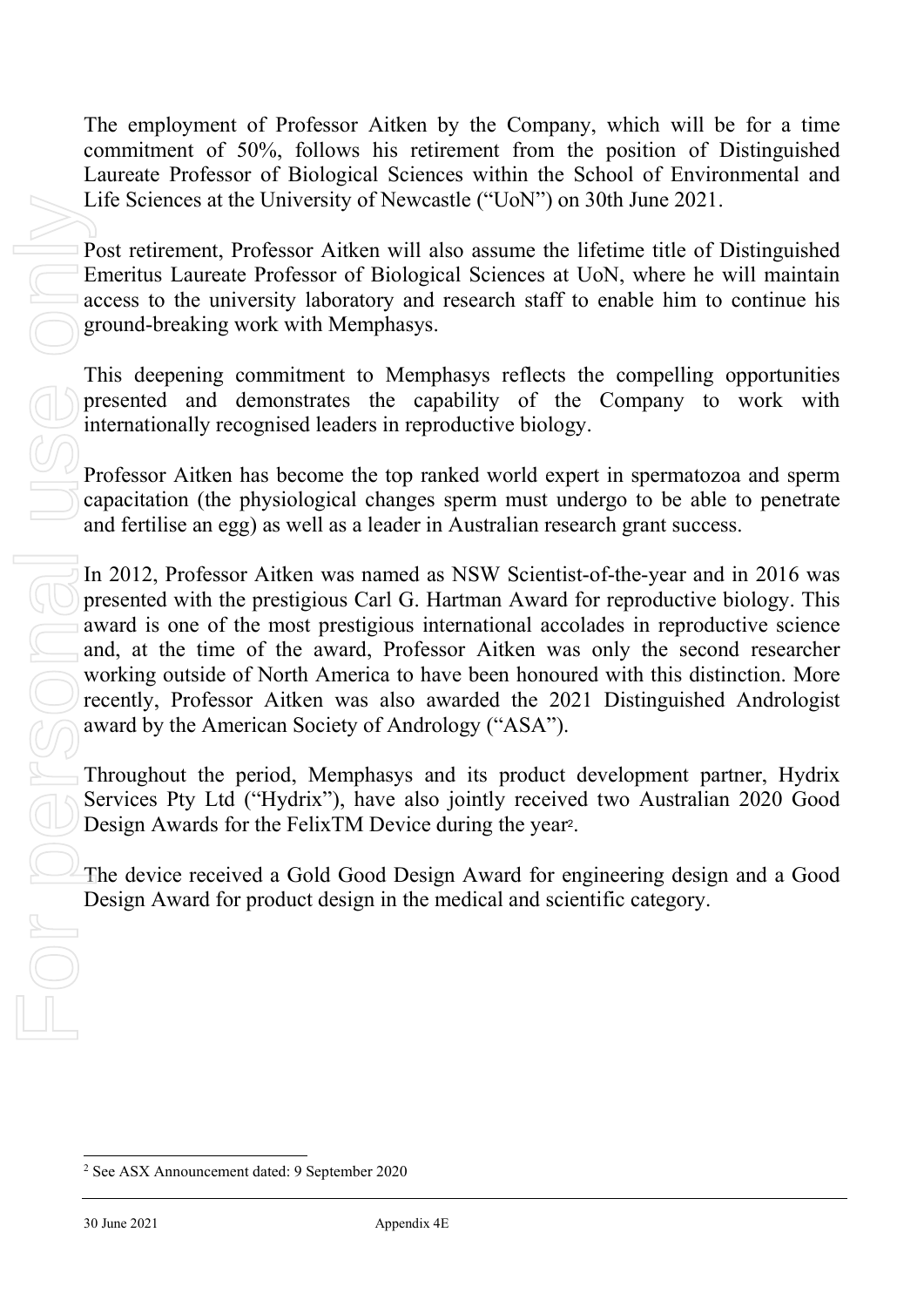

Felix device console and single-use cartridge

# Verification & Validation ("V&V") activities

Verification and validation are essential activities in the final stages of product development and require the test articles to be manufactured to the quality of a commercial device.

During the latter stages of the Validation process on the Felix Device, Memphasys identified an engineering flaw that is likely to have reduced the effectiveness of the Felix system in use by the Company's KOL partners<sup>3</sup>.

The KOL data collected to date showed that the device was generally performing the function of separating good quality sperm. However, after remediation of the device, the sperm separation process is expected to improve. The engineering issue has required a minor modification of the device and is not an issue with the Felix core technology or science.

Most of the Felix verification work has been unaffected by this modification. However, some verification tasks were required to be redone and post year-end have been successfully completed<sup>4</sup> . Some validation work previously performed by development partners is also in the process of being re-performed with the final device.

<sup>3</sup> See ASX Announcement dated: 8 March 2021

<sup>&</sup>lt;sup>4</sup> See ASX Announcement dated: 1 July 2021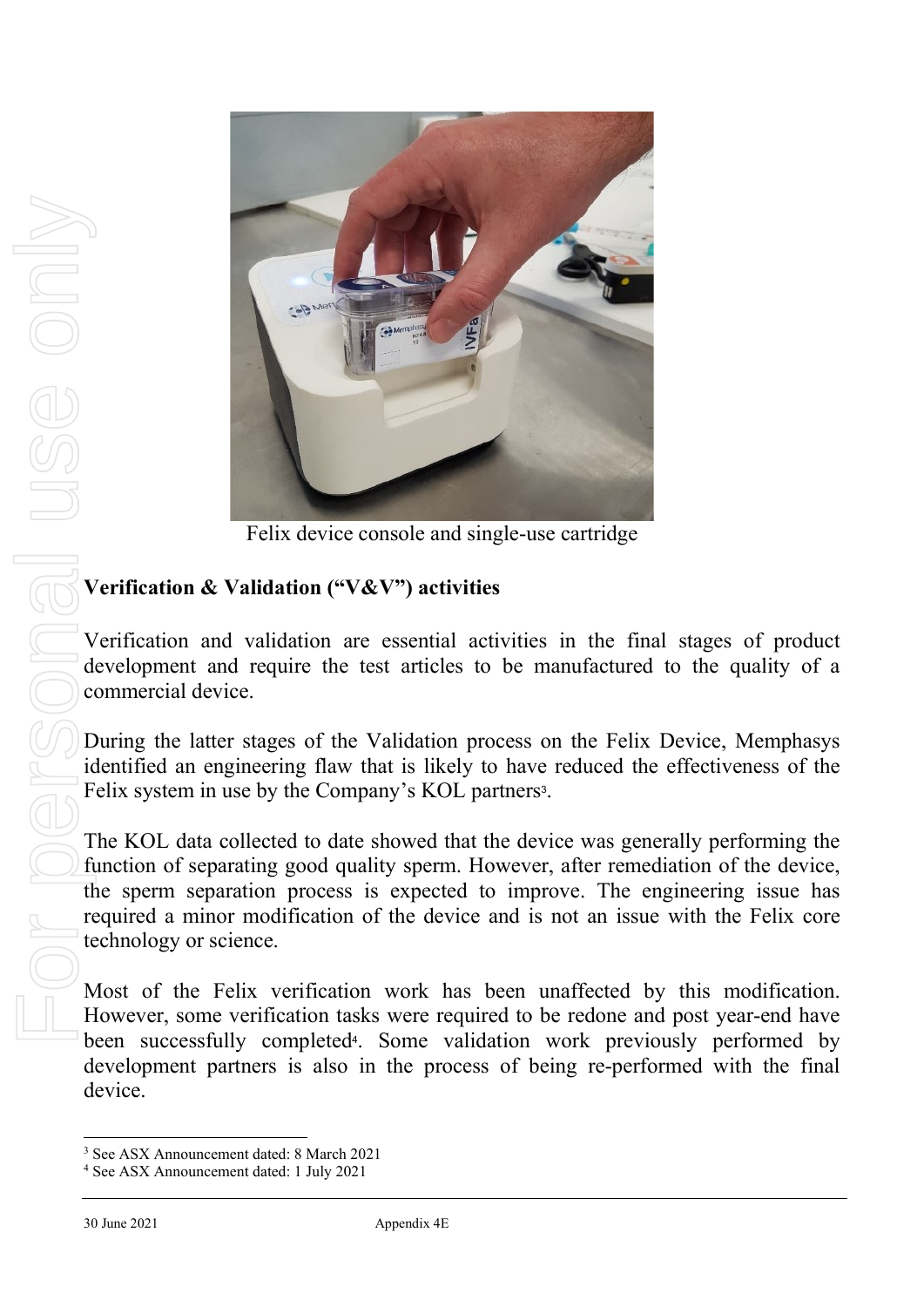Post financial year end there were three remaining validation activities to be conducted. These tests are straight forward to conduct and under normal circumstances would have been completed by 30 September 2021. However, two of these activities are still outstanding due to delays from the effects of COVID-19 on Company suppliers. We are experiencing significant delays across most supplier services. This includes logistics of moving cartridges and supplies to gamma irradiation facilities and other test facilities as well as delays in processing in the irradiation facility itself, and a limitation of semen sample availability at both the University of Newcastle and Monash IVF. The strict lockdown rules in place are severely limiting these activities. We expect that the delays could have the effect of delaying the completion of these final two validation tests beyond end September. The tests are expected to be completed soon thereafter but this will depend on the status of COVID-19 lockdown rules.

One of the major tasks of the V&V process which has been largely unaffected by the updated device is the establishment and validation of the cleanroom, which was completed in November 2020<sup>5</sup> . The updated Felix cartridges are manufactured in the cleanroom, located at the Sydney headquarters of manufacturer W&S Plastics Pty Ltd ("W&S"). The cleanroom, which is for the exclusive use of Memphasys, is key to ensuring the Felix cartridges are manufactured sterile – a regulatory requirement for products used in IVF. The cleanroom was validated to ISO7/ISO8 standards.

W&S has the capacity to produce approximately 100 cartridges per day (26,000) cartridges annually) within the cleanroom, with the ability to scale up substantially, depending on demand.



Cleanroom at W&S Plastics: For manufacture and assembly of Felix cartridges

<sup>&</sup>lt;sup>5</sup> See ASX Announcement dated: 19 November 2020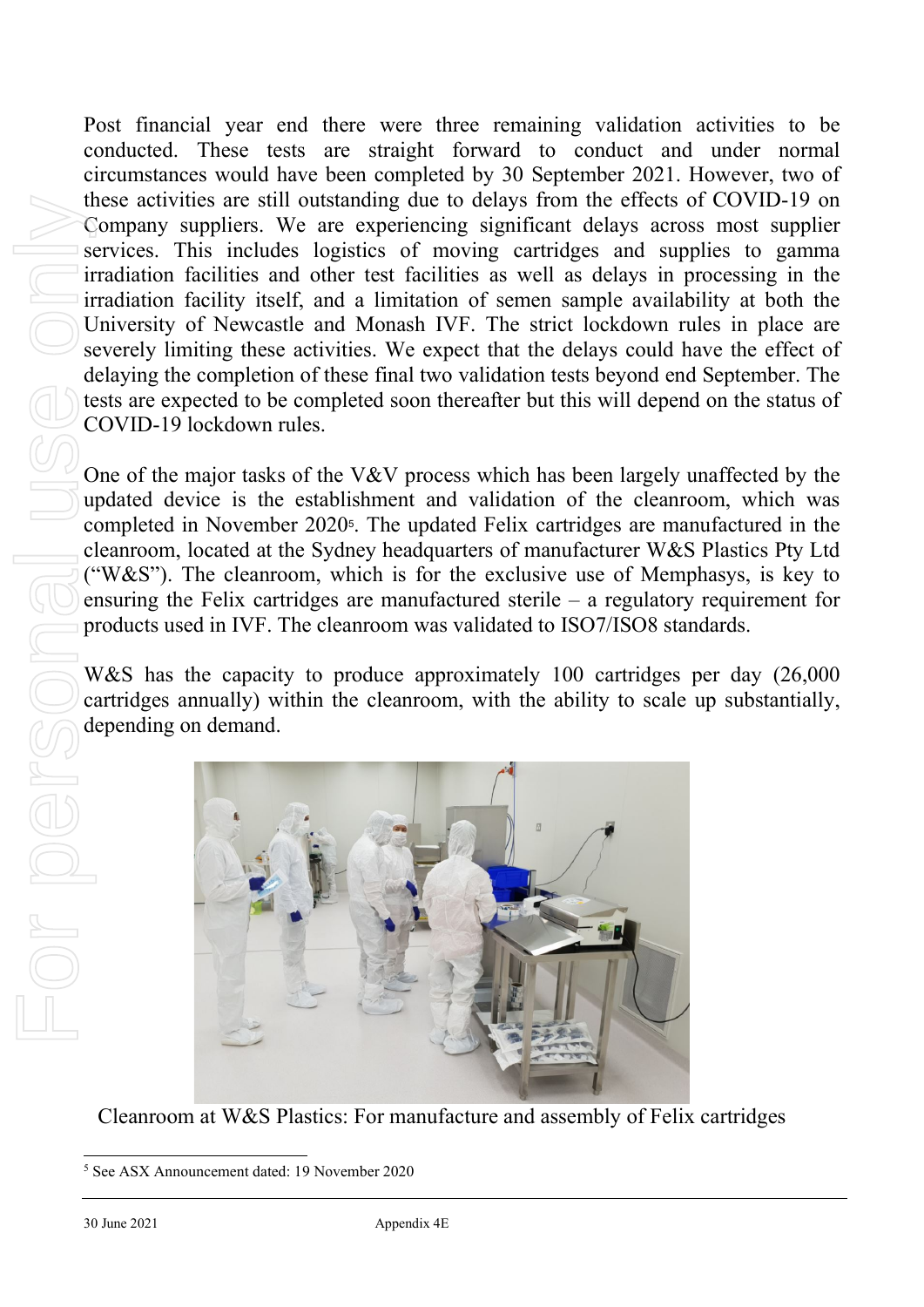### KOL program

As part of the commercialisation of the Felix Device, Memphasys has arranged for assessments of the device to be conducted by Key Opinion Leaders (KOLs) which are internationally leading andrology centres and laboratories in the IVF industry. These KOL partners have been selected for technical and academic expertise as well as geographic market positioning.

An initial 13 KOL sites located in eight countries were chosen and while positive in vitro performance data has been returned from sites in Shanghai (China), Tokyo (Japan), Gothenburg (Sweden), Ahmadabad (India), New York (USA), Melbourne (Australia), and Isfahan (Iran), the assessments have been delayed by COVID-19 and the update to the device engineering.

Updated versions of the Felix Device have been distributed to four early access markets (Japan, NZ, India, and Canada) for them to complete their clinical assessment study<sup>6</sup>.

Once clinical testing of the upgraded Felix device has been completed successfully, sales discussions with KOL partners and other prospects in early access markets will resume.

Based on this, the Company now anticipates initiating commercial sales discussions in early access markets in the latter part of the quarter ending 30 September 2021. However, completion of the KOL studies and first sales will be subject to prevailing local COVID conditions, particularly in the four early access markets.

# Regulatory

The global sales plan for Felix is dictated by considerations including market size, ease of access and service and pricing. However, the foremost preliminary consideration is jurisdictional regulatory requirements. The initial four target markets of Canada, Japan, NZ and India have low regulatory requirements which enables the potential for early sales. In addition, the market opportunities are substantial, and they are easy to service initially from Australia, especially NZ (see Table 1).

In Canada and Japan, the Felix device is considered laboratory equipment rather than a medical device which significantly reduces the regulatory requirements for Felix in these jurisdictions. Felix has passed the laboratory equipment requirements, the most important being electromagnetic compatibility and safety requirements for electrical

<sup>&</sup>lt;sup>6</sup> See ASX Announcement dated: 27 April 2021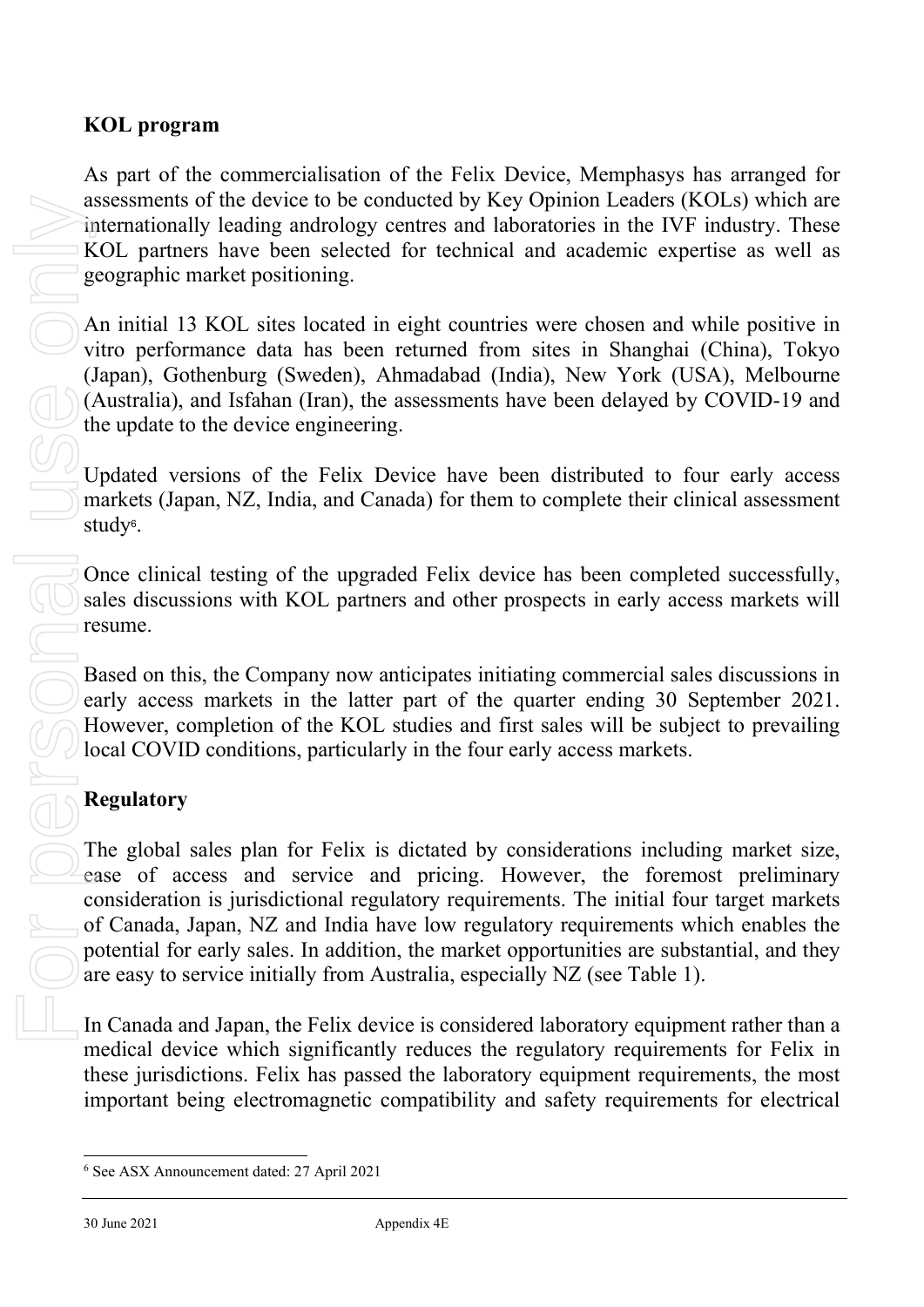equipment. This standard applies to all four markets (Canada, Japan, NZ and India) and has been passed in all four markets.

In NZ, the device has been registered on NZ's Web Assisted Notification of Devices (WAND) database, a necessary precondition before commercial sales can begin. In India, under the current regulatory standards, Felix may be commercially sold. However, this could change when new regulations are introduced in the future, but this is not expected to occur within at least the next 18 months.

The plan is to initially obtain regulatory clearance and roll out product sales in low regulatory markets. The first high regulatory market the company will seek approval for the Felix Device is planned to be Australia, followed by USA, China and subsequently Europe, which has a new and more difficult regulatory environment for all medical devices manufacturers to comply with. Memphasys is continuing to advance its regulatory program, especially in Australia, China and the US, noting this will likely take two to three years to complete.

|                                                                                                                                       | Canada       | Japan         | <b>NZ</b>               | India                   |
|---------------------------------------------------------------------------------------------------------------------------------------|--------------|---------------|-------------------------|-------------------------|
|                                                                                                                                       |              |               |                         |                         |
| <b>IVF</b> cycles <sup>7</sup>                                                                                                        | 16,852       | 689,000       | 9,400                   | 302,000                 |
|                                                                                                                                       |              |               |                         |                         |
|                                                                                                                                       | $(2018)^{8}$ | (2020)        | (2020)                  | (2020)                  |
|                                                                                                                                       |              | forecast) $9$ | forecast) <sup>10</sup> | forecast) <sup>11</sup> |
| <b>CAGR</b> growth rate of IVF                                                                                                        | 15.2%12      | 12.3 % 13     | 7.8%14                  | $15.1\%$ <sup>15</sup>  |
| Cycles 2019-2026, %                                                                                                                   |              |               |                         |                         |
| Throughout the period Memphasys was also able to receive the successful granting of                                                   |              |               |                         |                         |
| two additional U.S. patents by the U.S. Patent and Trademark Office (USPTO),<br>bringing the total number of patents granted to four. |              |               |                         |                         |
|                                                                                                                                       |              |               |                         |                         |
| 7 One fresh IVF Cycle requires use of one, single use Felix device cartridge                                                          |              |               |                         |                         |
| 8 Canadian Fertility & Andrology Society (CFAS), 2019                                                                                 |              |               |                         |                         |
| 9 Allied Market Research Report, 2019                                                                                                 |              |               |                         |                         |
| 10 Allied Market Research Report, 2019                                                                                                |              |               |                         |                         |
| 11 Allied Market Research Report, 2019                                                                                                |              |               |                         |                         |
| 12 Allied Market Research Report, 2019                                                                                                |              |               |                         |                         |
| 13 Allied Market Research Report, 2019<br>14 Allied Market Research Report, 2019                                                      |              |               |                         |                         |

- 10 Allied Market Research Report, 2019
- 11 Allied Market Research Report, 2019
- 12 Allied Market Research Report, 2019

<sup>8</sup> Canadian Fertility & Andrology Society (CFAS), 2019

<sup>9</sup> Allied Market Research Report, 2019

<sup>13</sup> Allied Market Research Report, 2019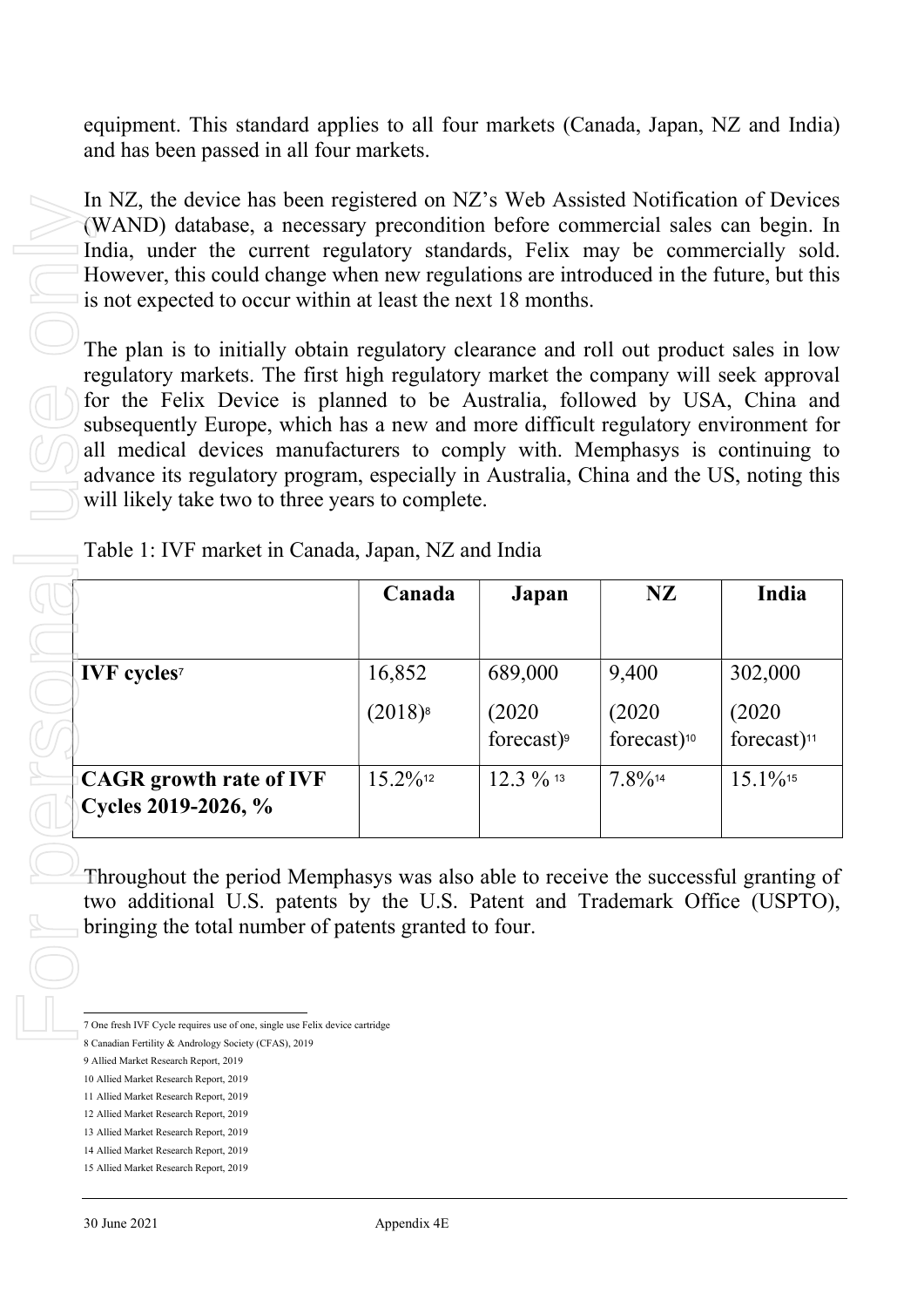The additional U.S. patents granted are as follows:

- Sperm separation by electrophoresis (U.S. Patent No. 10,946,346, issued on 16 March 2021): A method of using at least one physically cross-linked biocompatible polymeric membrane in the separation of sperm by electrophoresis
- Biocompatible polymeric membranes (U.S. Patent No. 10,962,537 issued on 30 March 2021): A method of using at least one physically cross-linked biocompatible polymeric membrane in the separation of one or more macromolecules and/or cells by electrophoresis.

The granting of these patents further strengthens Memphasys' comprehensive patent portfolio and supports the Company's unique bio-separations technology. Memphasys also owns several pending patent applications in Australia, Europe, the USA and various Asian countries and has sole licensing rights from the UoN on three further patents granted in Australia, the UK and the USA pertaining to sperm cell separation by electrophoresis.

In addition, Memphasys has registered FELIX as a trademark for its 'Felix' sperm separation devices in Australia, the US, the EU and India. Trademark applications for FELIX have also been filed in Canada, China and Japan.

# ARC Linkage Grant

During the period, Memphasys decided to terminate the ARC Linkage grant, jointly awarded to Memphasys and its research partners UNSW and UoN16. The grant was for assistance from UNSW and UoN on the development of a larger scale device to efficiently separate equine sperm (and subsequently sperm from other animals) for Artificial Insemination ("AI").

Fortunately, much of the initial and crucial work, to view and automate the mapping and analysis of equine sperm movement under the influence of electrophoresis, has now been accomplished with UoN and Hydrix. This work is fundamental to our ability to design an efficient device for animal AI and it is also likely to have benefits for designing a next generation human device, particularly for Intrauterine Insertion ("IUI") procedures, which require more sperm to be processed than for IVF and ICSI processes.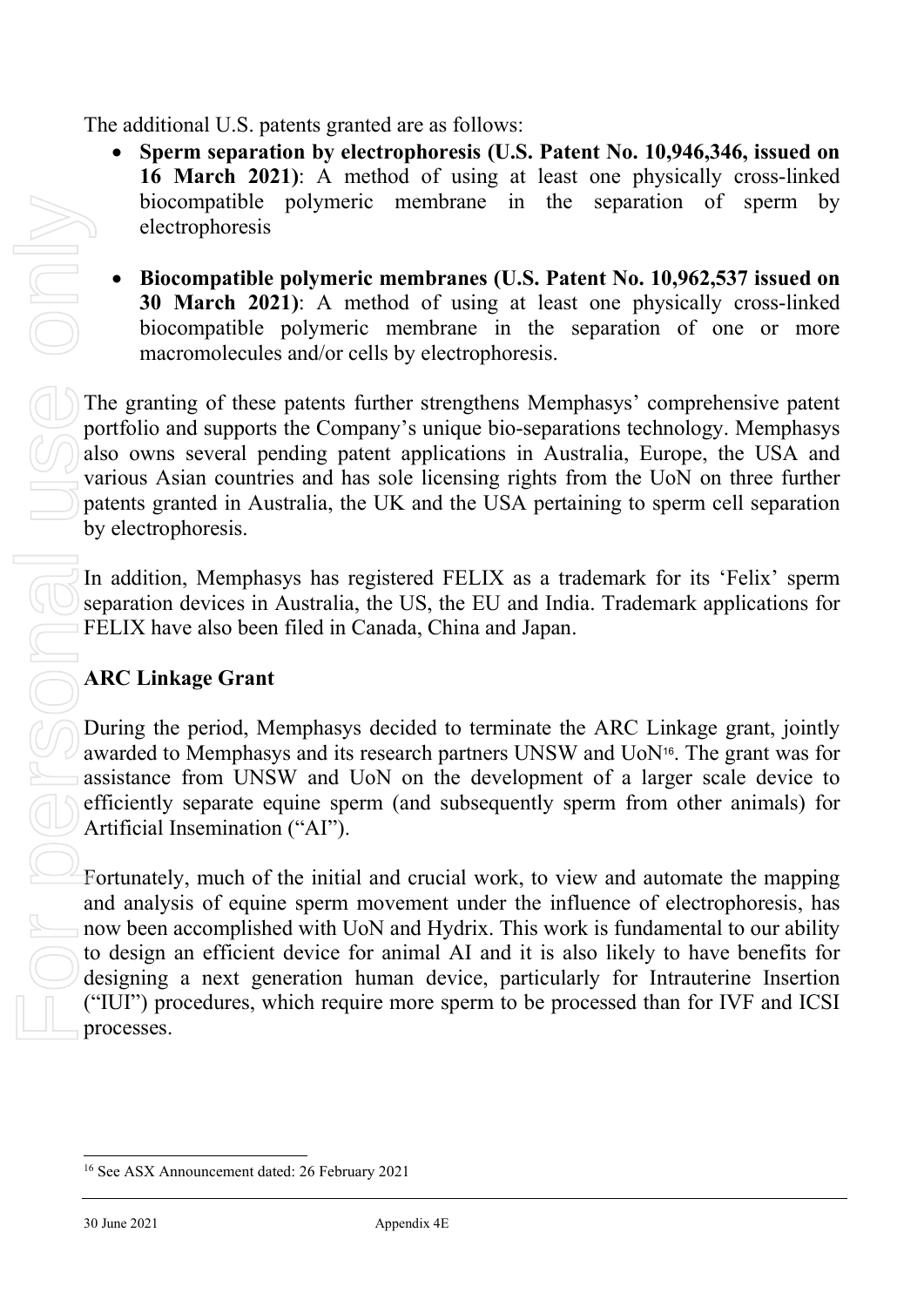### New product opportunities

In addition to the development of the Felix Device, Memphasys is currently overseeing the development of a portfolio of assisted reproductive biotechnology products in conjunction with global reproductive biology expert, Professor John Aitken.

|                                                    | Preliminary feasibility studies were completed during the period and all programs<br>were considered worthy of progression to initial product development phase <sup>17</sup> .                                                                        |
|----------------------------------------------------|--------------------------------------------------------------------------------------------------------------------------------------------------------------------------------------------------------------------------------------------------------|
|                                                    | Table 2: MEM Assisted Reproductive Technology Product Opportunities                                                                                                                                                                                    |
| Product<br><b>Human Market</b>                     | <b>Application; Target Market</b>                                                                                                                                                                                                                      |
| Felix                                              | Sperm separation; for use in IVF clinics                                                                                                                                                                                                               |
| Felix media                                        | Use in Felix to replace 3rd party media; for all markets                                                                                                                                                                                               |
| Long life media                                    | Long term preservation of sperm without need to freeze; for use in IVF                                                                                                                                                                                 |
| Semen oxidative<br>stress diagnostic               | Semen quality assessment diagnostic; for testing the males in infertile couples                                                                                                                                                                        |
| <b>Animal Market</b>                               |                                                                                                                                                                                                                                                        |
| <b>Stallion Fertility</b><br>Test (at<br>dismount) | Fertility testing of semen; for use primarily in thoroughbred horse industry                                                                                                                                                                           |
| Semen oxidative<br>stress diagnostic               | Semen quality assessment diagnostic; for use initially in equine for testing stallion<br>fertility Applies to many animal species                                                                                                                      |
| Long life media                                    | Long term preservation of sperm without need to freeze; for use in IVF                                                                                                                                                                                 |
| <b>EQUUS</b>                                       | 2nd-gen sperm separation platform; for use initially in horse but applicable across<br>all species. 2nd gen Felix for humans in longer term                                                                                                            |
|                                                    | The Stallion Fertility Test (at dismount) is to be the first of the products to be<br>progressed to the next development stage, with the Company announcing in May 2021<br>that a prototype diagnostic product, is now being developed <sup>18</sup> . |

<sup>17</sup> See ASX Announcement dated: 17 August 2020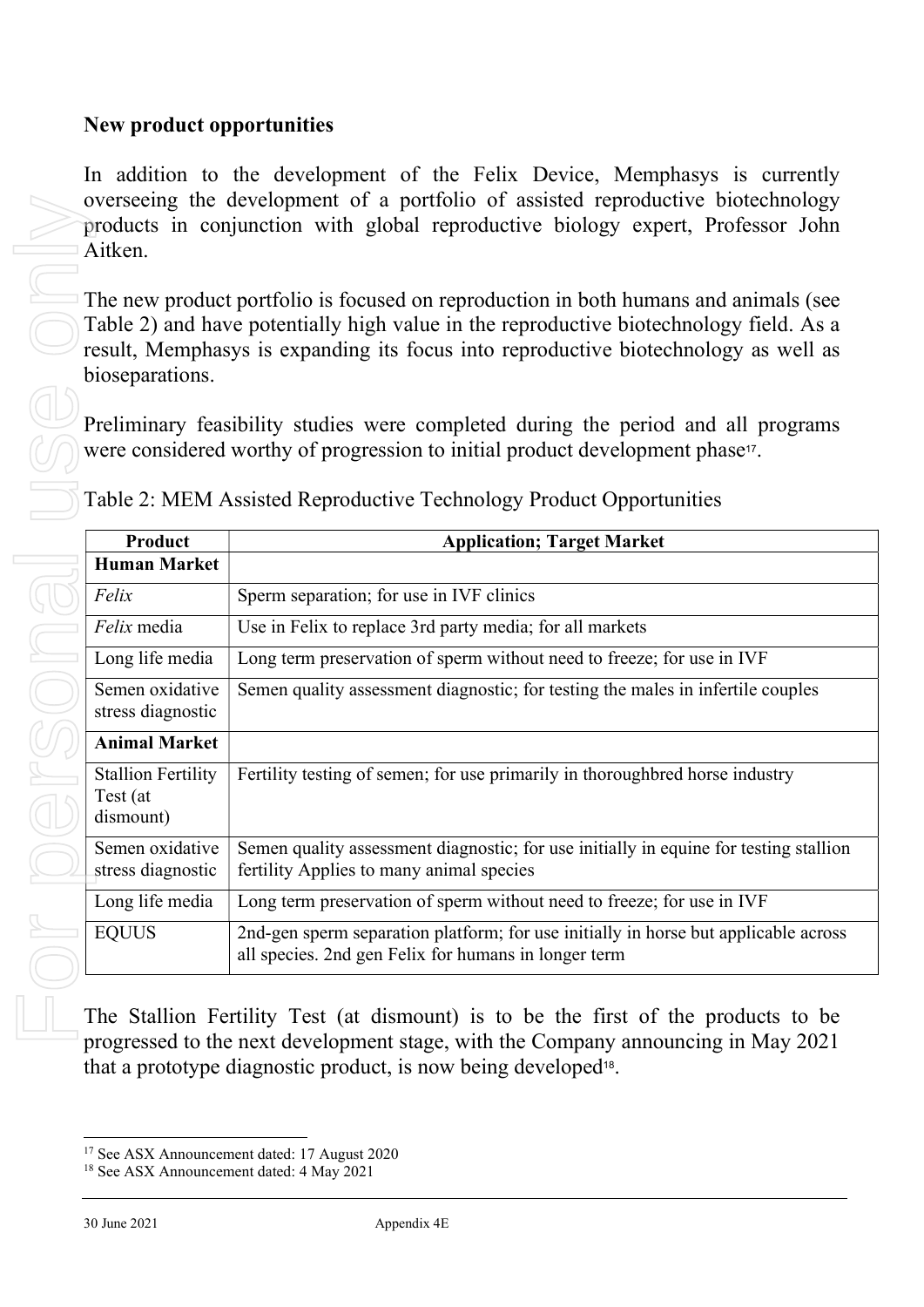The stallion dismount diagnostic will be a rapid and easily applied in vitro test used at the breeding shed to detect the probability of the stallion being able to fertilise a mare based on the level of mitochondrial activity in the spermatozoa. The result would be known almost instantly following mating using a very small dismount semen sample.

The Australian thoroughbred industry is a large, high-value market. It is estimated that more than 20,000 matings occur throughout Australia each season, resulting in some 13,000 foals. However, there is a high variability of success which places significant economic stress on the industry. A rapid and accurate test applied at the time of conception would be valuable to determine the chance of pregnancy success and mitigate economic loss. EXERCT THE Australian thoroughbered industry<br>
20,000 onatings occur throughbered industry<br>
20,000 onations concert, there is a higher conception would be valuable to de<br>
20 conception would be valuable to de<br>
20 conceptio

# Corporate

On 26 May 2021, the Company announced two major shareholders Peters Investments Pty Ltd (\$1.65m) and Non-Executive Director Andrew Goodall (\$1.35m) have committed a total of \$3m (before costs) to the Company in the form of a loan to be issued as convertible notes subject to shareholder approval<sup>19</sup>. Shareholder approval was obtained at the EGM held on 24 August 2021.

This funding will enable the Company to complete a range of necessary tasks for the upgraded Felix device, ahead of the re-commencement of commercial sales discussions in early access markets during the later stages of the quarter ending September 2021.

The funding will also enable the Company to advance the additional products currently being developed by the Company in conjunction with the UoN.

Throughout the year, Memphasys also received a A\$1,293,092 tax rebate following the submission of its 2020 R&D Tax Incentive claim. The R&D Tax Incentive scheme is a program jointly administered by the Australian Taxation Office and AusIndustry, under which companies can receive a refundable tax offset of eligible expenses on research and development activities.

The Company also reported that it had reached the trigger for a round of performance options to staff and consultants during the year. With satisfaction of all legal and regulatory requirements in the three market jurisdictions of Canada, Japan and NZ completed by 30 June 2020 (for Canada) and by 30 September 2020 (for Japan and NZ), Memphasys' board agreed the milestones were met in the vesting of a set of 16,800,000 performance options20. 12,000,000 of these performance options were

<sup>19</sup> See ASX Announcement dated: 26 May 2021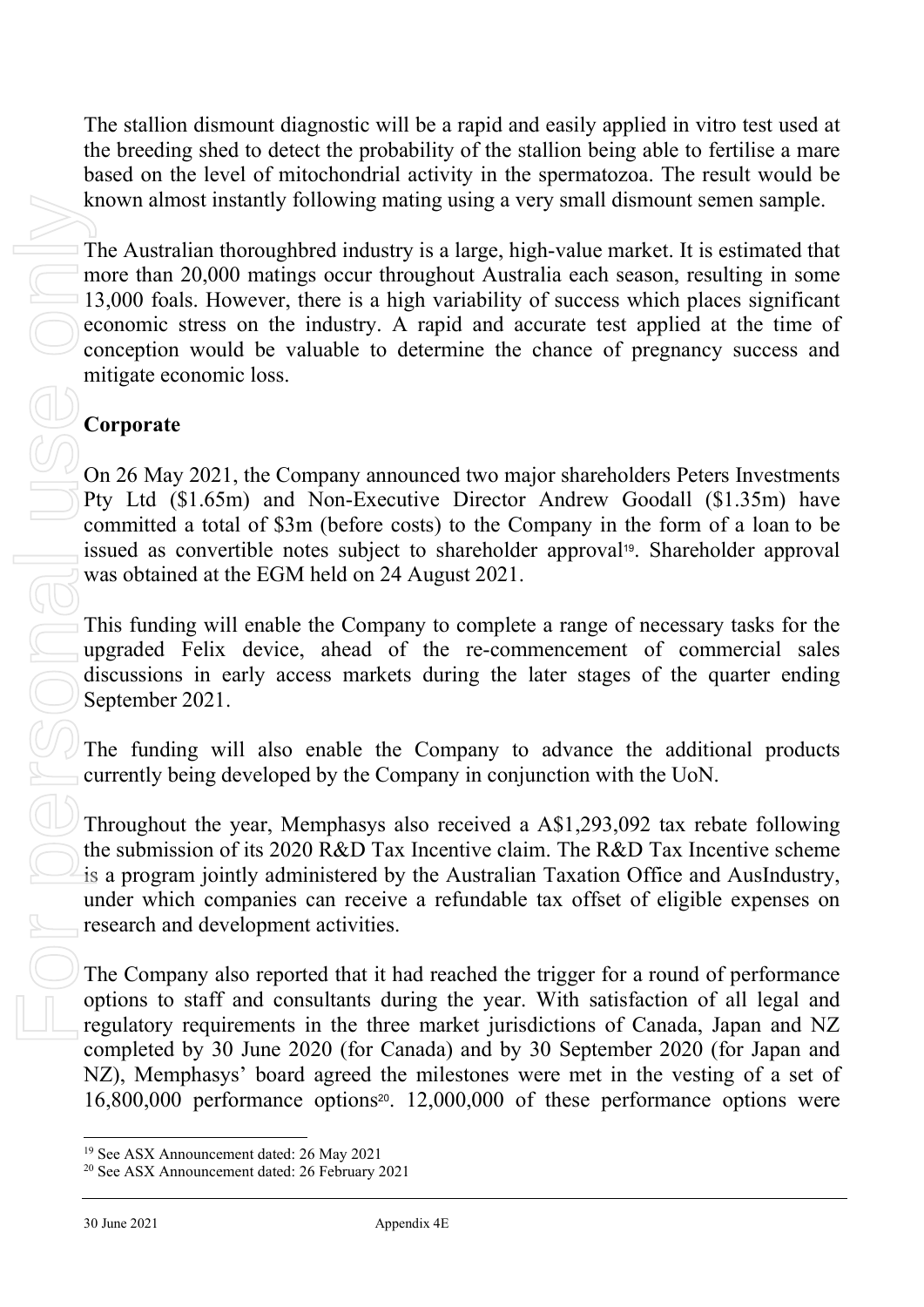granted to Executive Chairman, Alison Coutts, after shareholder approval was received for their issue on 21 October 2019. The options expire on 21 October 2021 and are exercisable at a price of \$0.1142.

### Financial Performance

Memphasys finalised the financial year with working capital of \$2,831,940 (2020: \$2,971,003) and with net assets of \$8,606,990 (2020: \$9,755,760).

Capitalised expenditure on the three projects in the development stage was as follows:

- Human assisted reproduction technologies (Felix), which received an investment of \$2,401,500 (2020: \$2,703,354);
- Animal assisted reproduction technologies, which received an investment of \$298,014 (2020: \$210,237); and
- New membranes for the Felix device, which received an investment of \$202,926 (2020: \$223,571).

 $\rightarrow$  Activities carried out by the Company have not changed from the prior financial year, except for the research of a new portfolio of novel artificial reproduction products for human and animals with Professor Aitken and his research team at the UoN. Memphasys incurred a \$1,486,432 loss from continuing operations (2020: \$1,133,879). The main reason causing this difference is the additional expenditure on the portfolio of R&D products mentioned at the start of this paragraph.

The tax refund on R&D activities granted by the Federal Government ("Tax Incentive") continues to be the Company's sole source of regular revenue. An R&D tax refund of \$1,359,513 has been approved by AusIndustry for R&D expenditure incurred in the current financial year.

#### Board and management

There was no change in the board and management of the Company.

### SIGNIFICANT CHANGES IN THE STATE OF AFFAIRS

There were no significant changes in the state of affairs of the group during the financial year.

# MATTERS SUBSEQUENT TO THE END OF THE FINANCIAL YEAR

Subsequent to 30 June 2021, the company obtained shareholder approval for the issue of convertible notes.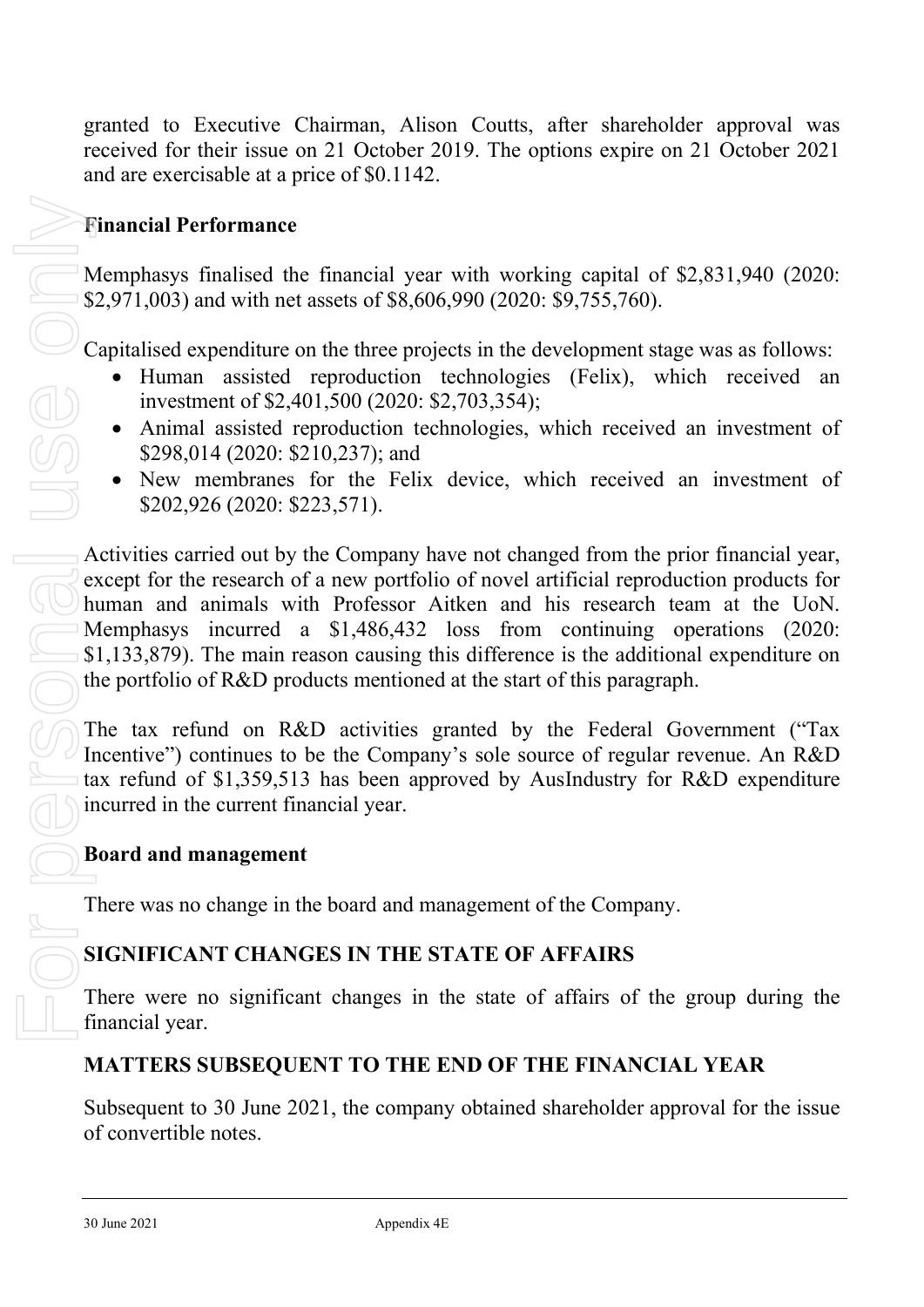# Appendix 4E

# Preliminary final report

| Name of entity                                                                                                                      |                                               |     |           |                                |
|-------------------------------------------------------------------------------------------------------------------------------------|-----------------------------------------------|-----|-----------|--------------------------------|
| <b>Memphasys Limited</b>                                                                                                            |                                               |     |           |                                |
| ABN or equivalent company<br>reference                                                                                              | Financial year ended ('current period')       |     |           |                                |
| 33 120 047 556                                                                                                                      | 30 JUNE 2021<br>(Comparisons to 30 June 2020) |     |           |                                |
| For announcement to the market                                                                                                      |                                               |     |           | \$A'000                        |
| Revenue from continuing ordinary activities                                                                                         | Remained                                      |     | at        | 0                              |
| Total income from continuing ordinary activities                                                                                    | <b>Increased</b>                              | 55% | to        | 305                            |
| Loss from continuing operations                                                                                                     | <b>Increased</b>                              | 31% | to        | (1,486)                        |
| Loss from ordinary activities after tax attributable to<br>members                                                                  | <b>Increased</b>                              |     | $31\%$ to | (1,486)                        |
| Net Loss for the period attributable to members                                                                                     | <b>Increased</b>                              | 31% | to        | (1,486)                        |
| Dividends (distributions)                                                                                                           | Amount per security                           |     |           | Franked amount per<br>security |
| Final dividend                                                                                                                      |                                               | Nil |           | Nil                            |
| Previous corresponding year                                                                                                         |                                               | Nil |           | Nil                            |
| Record date for determining entitlements to the<br>dividend,<br>N/A                                                                 |                                               |     |           |                                |
| For a brief explanation of any of the figures reported above see notes below and also refer to the attached<br>market announcement. |                                               |     |           |                                |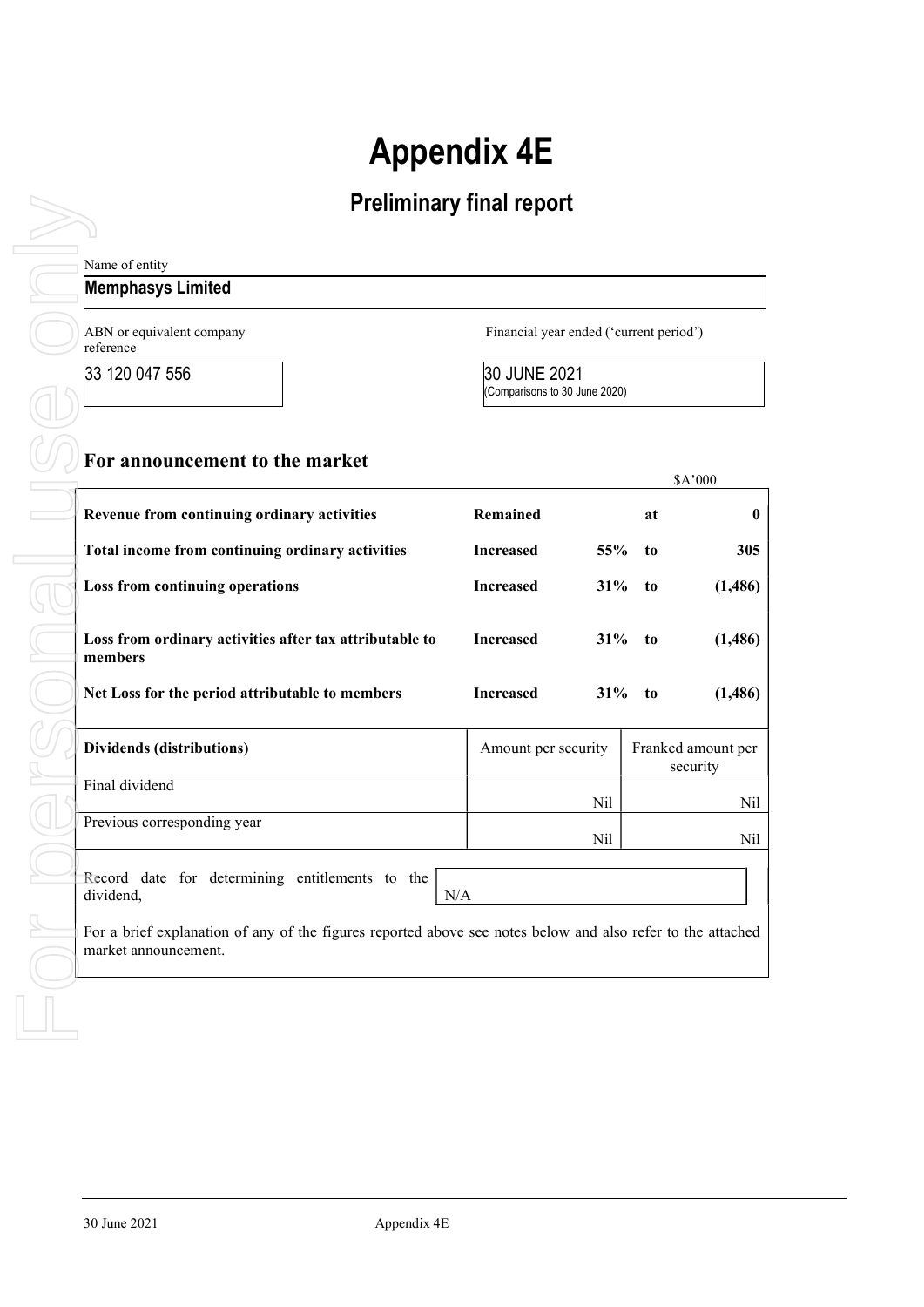# 1. Consolidated Statement of Profit or Loss and Other Comprehensive Income

|                                       |     |                                                                                                                                            | For the year ended | For the year ended |
|---------------------------------------|-----|--------------------------------------------------------------------------------------------------------------------------------------------|--------------------|--------------------|
|                                       |     |                                                                                                                                            | 30 June 2021       | 30 June 2020       |
|                                       |     | <b>Continuing operations</b>                                                                                                               | \$                 | S.                 |
|                                       |     |                                                                                                                                            |                    |                    |
|                                       | 1.1 | <b>Revenue</b>                                                                                                                             |                    |                    |
|                                       |     | Revenue from sales or services                                                                                                             |                    |                    |
|                                       |     | <b>Gross profit</b>                                                                                                                        |                    |                    |
|                                       |     | Grant income                                                                                                                               | 211,483            | 166,607            |
|                                       |     | Finance income                                                                                                                             | 2,543              | 29,839             |
|                                       |     | Other income                                                                                                                               | 90,569             |                    |
|                                       |     | General & administration                                                                                                                   | (1, 235, 249)      | (1, 148, 440)      |
|                                       |     | Research & development                                                                                                                     | (466, 264)         | (113, 288)         |
|                                       |     | Finance cost expense                                                                                                                       | (89, 514)          | (68,597)           |
|                                       | 1.2 | Loss before income tax                                                                                                                     | (1,486,432)        | (1, 133, 879)      |
|                                       | 1.3 | Income tax                                                                                                                                 |                    |                    |
|                                       | 1.4 | Loss after tax from continuing operations                                                                                                  | (1,486,432)        | (1, 133, 879)      |
|                                       |     |                                                                                                                                            |                    |                    |
|                                       | 1.5 | Net loss for the year                                                                                                                      | (1, 486, 432)      | (1, 133, 879)      |
|                                       | 1.6 | Net loss attributable to members<br>.of<br>parent                                                                                          | (1,486,432)        | (1, 133, 879)      |
|                                       | 1.7 | Other comprehensive income / (loss)<br>Items that may be reclassified subsequently<br>to profit or loss<br>Exchange translation difference |                    |                    |
|                                       |     | Total other comprehensive income / (loss)<br>for the year                                                                                  |                    |                    |
|                                       | 1.8 | Total comprehensive loss for the year                                                                                                      | (1, 486, 432)      | (1, 133, 879)      |
| $\begin{array}{c} \hline \end{array}$ |     |                                                                                                                                            |                    |                    |
|                                       |     |                                                                                                                                            |                    |                    |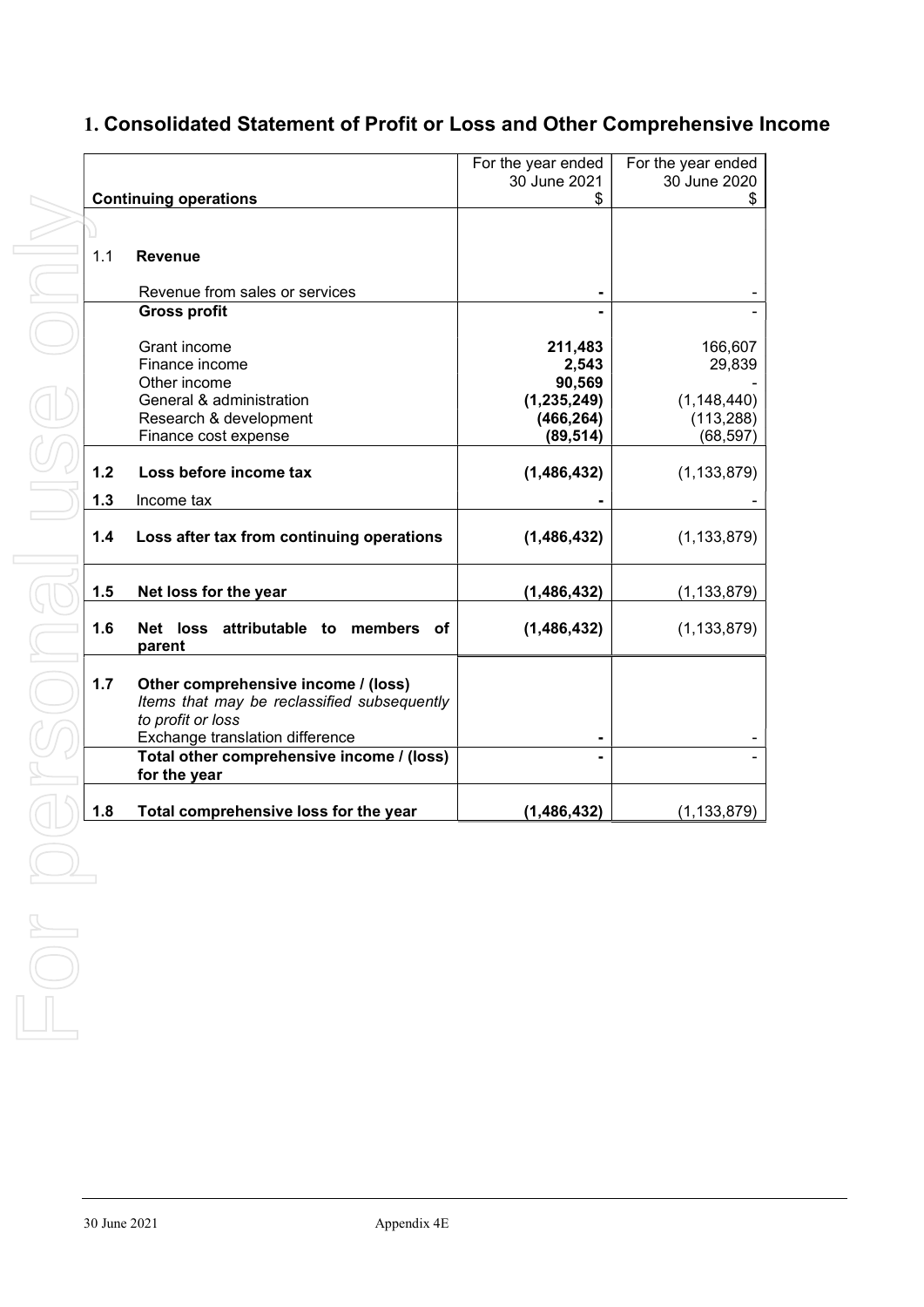### Consolidated accumulated losses

|      |                                                              | 30 June 2021<br>\$ | 30 June 2020   |
|------|--------------------------------------------------------------|--------------------|----------------|
| 1.9  | Accumulated losses at the beginning of the<br>financial year | (39,680,991)       | (38, 803, 922) |
| 1.10 | Net loss attributable to members ( <i>item 1.6</i> )         | (1,486,432)        | (1, 133, 879)  |
| 1.11 | Expired share options transferred to<br>accumulated losses   | -                  | 256,810        |
| 1.12 | Accumulated losses at end of the<br>financial year           | (41, 167, 423)     | (39,680,991)   |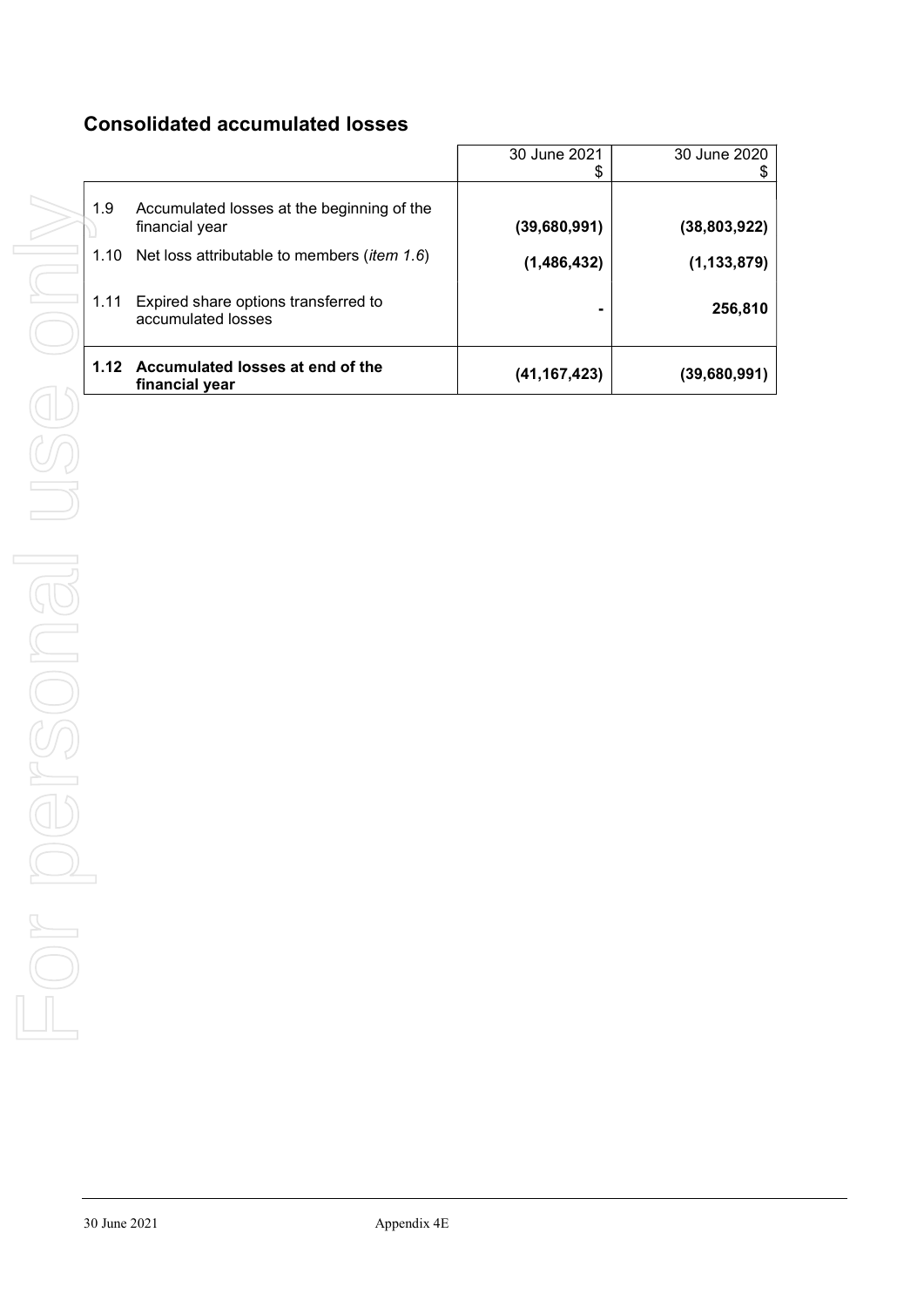# 2. Consolidated Statement of Financial Position

|      |                                      | As at<br>30 June 2021<br>\$ | As at<br>30 June 2020<br>\$ |
|------|--------------------------------------|-----------------------------|-----------------------------|
|      |                                      |                             |                             |
|      | <b>Current assets</b>                |                             |                             |
| 2.1  | Cash and cash equivalents            | 2,002,915                   | 1,967,800                   |
| 2.2  | Inventories                          | 118,794                     | 32,677                      |
| 2.3  | Other current assets                 | 1,567,072                   | 1,557,310                   |
| 2.4  | <b>Total current assets</b>          | 3,688,781                   | 3,557,787                   |
|      | <b>Non-current assets</b>            |                             |                             |
| 2.5  | Property, plant and equipment        | 594,237                     | 208,464                     |
| 2.6  | Intangible assets                    | 8,291,264                   | 6,546,093                   |
| 2.7  | Right-of-use asset                   | 2,006,557                   | 986,297                     |
| 2.8  | <b>Total non-current assets</b>      | 10,892,058                  | 7,740,854                   |
|      |                                      |                             |                             |
| 2.9  | <b>Total assets</b>                  | 14,580,839                  | 11,298,641                  |
|      | <b>Current liabilities</b>           |                             |                             |
| 2.10 | Trade & other payables               | 339,749                     | 285,744                     |
| 2.11 | Non-interest-bearing liabilities     | 181,002                     | 26,344                      |
| 2.12 | Lease liabilities                    | 87,857                      | 106,843                     |
| 2.13 | <b>Tax liabilities</b>               | 5,050                       | 93                          |
| 2.14 | Provisions                           | 243,183                     | 167,770                     |
|      |                                      |                             |                             |
| 2.15 | <b>Total current liabilities</b>     | 856,841                     | 586,784                     |
|      | <b>Non-current liabilities</b>       |                             |                             |
| 2.16 | Lease liabilities                    | 1,924,462                   | 931,053                     |
| 2.17 | Interest bearing liabilities         | 2,932,339                   |                             |
| 2.18 | Non-interest bearing liabilities     | 231,998                     |                             |
| 2.19 | Provisions                           | 28,209                      | 25,044                      |
| 2.20 | <b>Total non-current liabilities</b> | 5,117,008                   | 956,097                     |
|      |                                      |                             |                             |
| 2.21 | <b>Total liabilities</b>             | 5,973,849                   | 1,542,881                   |
| 2.22 | <b>Net assets</b>                    | 8,606,990                   | 9,755,760                   |
|      | <b>Equity</b>                        |                             |                             |
| 2.23 | Issued capital                       | 48,884,176                  | 48,697,744                  |
| 2.24 | Reserves                             | 890,237                     | 739,007                     |
| 2.25 | <b>Accumulated losses</b>            | (41, 167, 423)              | (39,680,991)                |
|      |                                      |                             |                             |
| 2.26 | <b>Total equity</b>                  | 8,606,990                   | 9,755,760                   |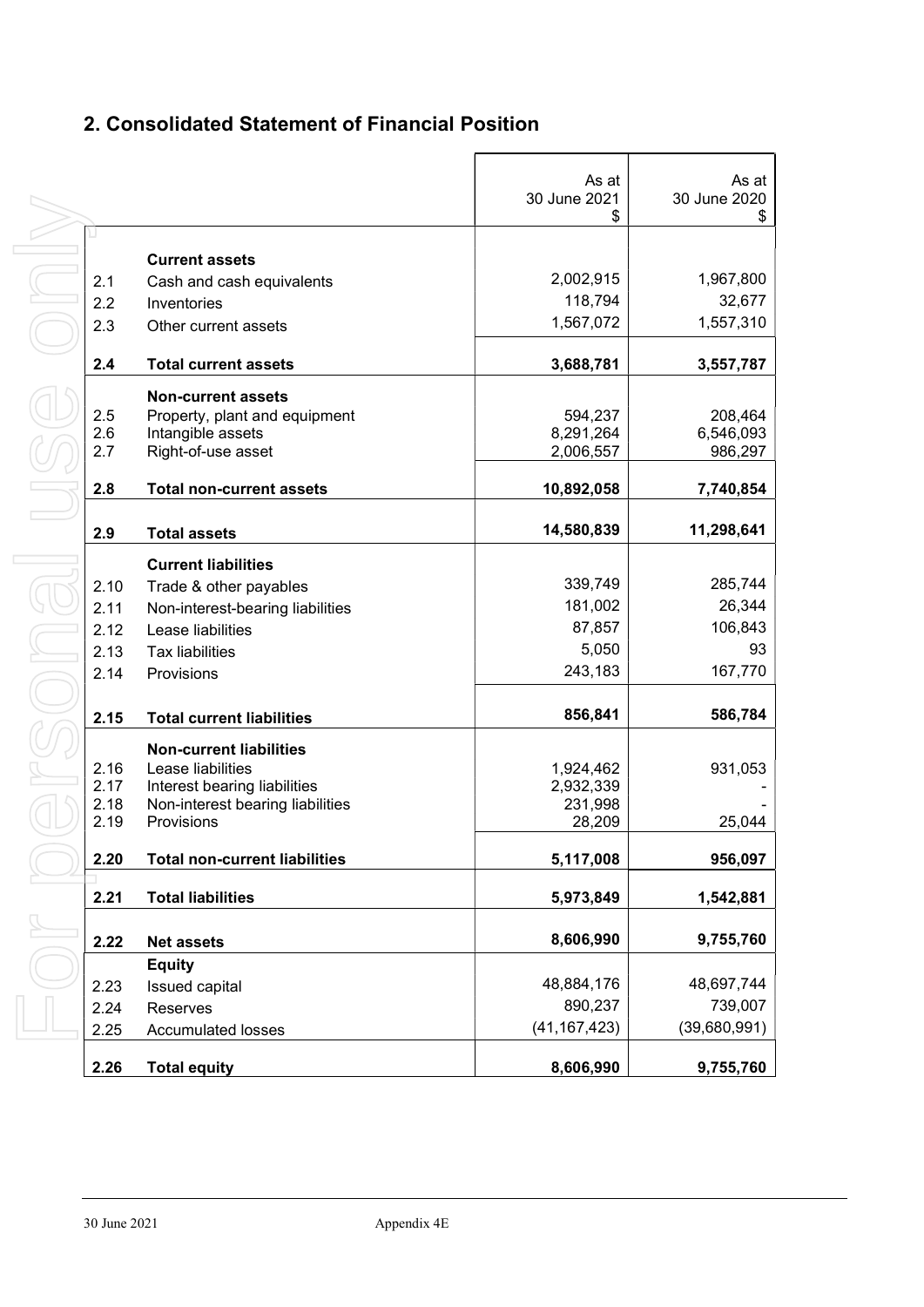### 3. Consolidated Statement of Cash Flow

|              |                                                                         | For the year ended     | For the year ended |
|--------------|-------------------------------------------------------------------------|------------------------|--------------------|
|              |                                                                         | 30 June 2021           | 30 June 2020       |
|              |                                                                         | \$                     | \$                 |
|              |                                                                         |                        |                    |
|              | Cash flows from operating activities                                    |                        |                    |
| 3.1          | Payments to suppliers and employees                                     | (1,241,125)            | (1,011,857)        |
| 3.2          | Government grants                                                       | 1,352,331              | 1,173,264          |
| 3.3          | Finance costs                                                           | (66, 500)              | (68, 597)          |
|              |                                                                         |                        |                    |
| 3.4          | Net cash flows used in operating activities                             | 44,706                 | 92,810             |
|              | Cash flows from investing activities                                    |                        |                    |
| 3.5          | Interest receipts                                                       | 2,543                  | 27,385             |
| 3.6          | Payment for purchases of property, plant and                            |                        |                    |
|              | equipment                                                               | (118, 073)             | (236, 280)         |
| 3.7          | Payment for purchases of other non-current                              |                        |                    |
|              | assets                                                                  | (2,886,019)            | (2,901,417)        |
|              |                                                                         |                        |                    |
| 3.8          | Net cash flows used in investing activities                             | (3,001,549)            | (3, 110, 312)      |
|              | <b>Cash flows from financing activities</b>                             |                        |                    |
| 3.9          | Proceeds from issues of securities                                      | 192,560                | 4,543,905          |
| 3.10         | Share issue costs                                                       | (6, 128)               | (339, 901)         |
| 3.11         | Proceeds from third party loans                                         | 1,600,129              |                    |
| 3.12         | Proceeds from related party borrowings                                  | 1,374,196              |                    |
| 3.13<br>3.14 | Repayment of related party borrowings<br>Repayment of lease liabilities | (65,000)<br>(103, 799) | (92, 275)          |
|              |                                                                         |                        |                    |
| 3.15         | Net cash flows from financing activities                                | 2,991,958              | 4,111,729          |
| 3.16         | Net (decrease)/increase in cash held                                    | 35,115                 | 1,094,227          |
| 3.17         | Cash at beginning of year                                               | 1,967,800              | 873,573            |
| 3.18         | Cash and cash equivalents at end of year                                |                        |                    |
|              | (See reconciliation of cash)                                            | 2,002,915              | 1,967,800          |
|              |                                                                         |                        |                    |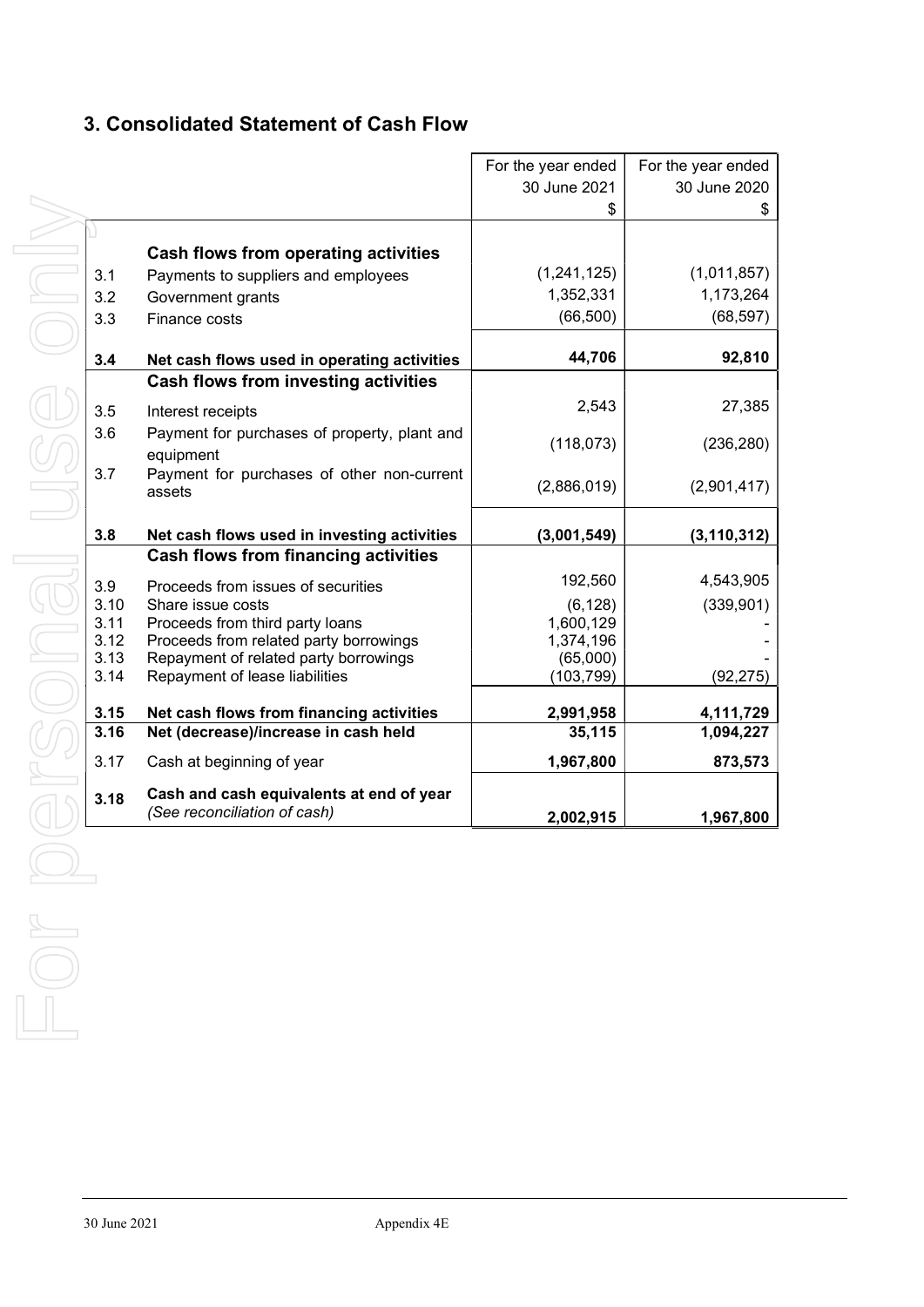# 4. Consolidated Statement of Changes in Equity

|                                         | <b>Issued capital</b> | Share<br>options reserve | <b>Accumulated</b><br><b>losses</b> | <b>Total equity</b> |
|-----------------------------------------|-----------------------|--------------------------|-------------------------------------|---------------------|
|                                         |                       |                          |                                     |                     |
| Balance at 1 July 2020                  | 48,697,744            | 739.007                  | (39,680,991)                        | 9,755,760           |
| Movement                                |                       |                          |                                     |                     |
| Loss for the year                       |                       |                          | (1,486,432)                         | (1,486,432)         |
| Total comprehensive income for the year |                       |                          | (1,486,432)                         | (1,486,432)         |
| Issue of share capital                  | 192,560               |                          |                                     | 192,560             |
| Transaction costs on share issue        | (6, 128)              |                          |                                     | (6, 128)            |
| Share options issued                    |                       | 151,230                  |                                     | 151,230             |
| Balance at 30 June 2021                 | 48,884,176            | 890,237                  | (41, 167, 423)                      | 8,606,990           |

| Balance at 1 July 2020                                                                                                                                | 48,697,744            |          | 739,007            | (39,680,991)           | 9,755,760             |  |
|-------------------------------------------------------------------------------------------------------------------------------------------------------|-----------------------|----------|--------------------|------------------------|-----------------------|--|
| Movement                                                                                                                                              |                       |          |                    |                        |                       |  |
| Loss for the year                                                                                                                                     |                       |          |                    | (1,486,432)            | (1, 486, 432)         |  |
| Total comprehensive income for the year                                                                                                               |                       |          |                    | (1,486,432)            | (1,486,432)           |  |
| Issue of share capital                                                                                                                                |                       | 192,560  |                    |                        | 192,560               |  |
| Transaction costs on share issue<br>Share options issued                                                                                              |                       | (6, 128) | 151,230            |                        | (6, 128)<br>151,230   |  |
|                                                                                                                                                       |                       |          |                    |                        |                       |  |
| Balance at 30 June 2021                                                                                                                               | 48,884,176            |          | 890,237            | (41, 167, 423)         | 8,606,990             |  |
|                                                                                                                                                       |                       |          |                    |                        |                       |  |
|                                                                                                                                                       |                       |          | <b>Share</b>       | <b>Accumulated</b>     |                       |  |
|                                                                                                                                                       | <b>Issued capital</b> |          | options reserve    | <b>losses</b>          | <b>Total equity</b>   |  |
|                                                                                                                                                       | \$                    |          | \$                 | \$                     | \$                    |  |
|                                                                                                                                                       |                       |          |                    |                        |                       |  |
| Balance at 1 July 2019                                                                                                                                | 43,424,091            |          | 1,451,272          | (38, 803, 922)         | 6,071,441             |  |
| Movement                                                                                                                                              |                       |          |                    |                        |                       |  |
| Loss for the year                                                                                                                                     |                       |          |                    | (1, 133, 879)          | (1,133,879)           |  |
| Total comprehensive income for the year                                                                                                               |                       |          |                    | (1, 133, 879)          | (1, 133, 879)         |  |
| Issue of share capital                                                                                                                                | 4,836,944             |          |                    |                        | 4,836,944             |  |
| Transaction costs on share issue<br>Share options issued                                                                                              | (346, 291)            |          | 327,545            |                        | (346, 291)<br>327,545 |  |
| Expired share options transferred to equity                                                                                                           |                       | 783,000  | (783,000)          |                        |                       |  |
| Expired share options transferred to accumulated losses                                                                                               |                       |          | (256, 810)         | 256,810                |                       |  |
| Balance at 30 June 2020                                                                                                                               | 48,697,744            |          | 739,007            | (39,680,991)           | 9,755,760             |  |
| 5. Reconciliation of cash                                                                                                                             |                       |          |                    | 30 June 2020           |                       |  |
| Reconciliation of cash at the end of the year (as<br>shown in the consolidated statement of cash<br>flows) to the related items in the accounts is as |                       |          | 30 June 2021<br>\$ |                        | \$                    |  |
| follows.<br>5.1<br>Cash on hand and at bank<br>5.2<br>Total cash at end of year (item 3.18)                                                           |                       |          | 2,002,915          | 1,967,800<br>1,967,800 |                       |  |

# 5. Reconciliation of cash

| follows. | Reconciliation of cash at the end of the year (as<br>shown in the consolidated statement of cash<br>flows) to the related items in the accounts is as | 30 June 2021<br>S | 30 June 2020 |
|----------|-------------------------------------------------------------------------------------------------------------------------------------------------------|-------------------|--------------|
| 51       | Cash on hand and at bank                                                                                                                              | 2,002,915         | 1.967.800    |
| 5.2      | Total cash at end of year (item 3.18)                                                                                                                 | 2,002,915         | 1.967.800    |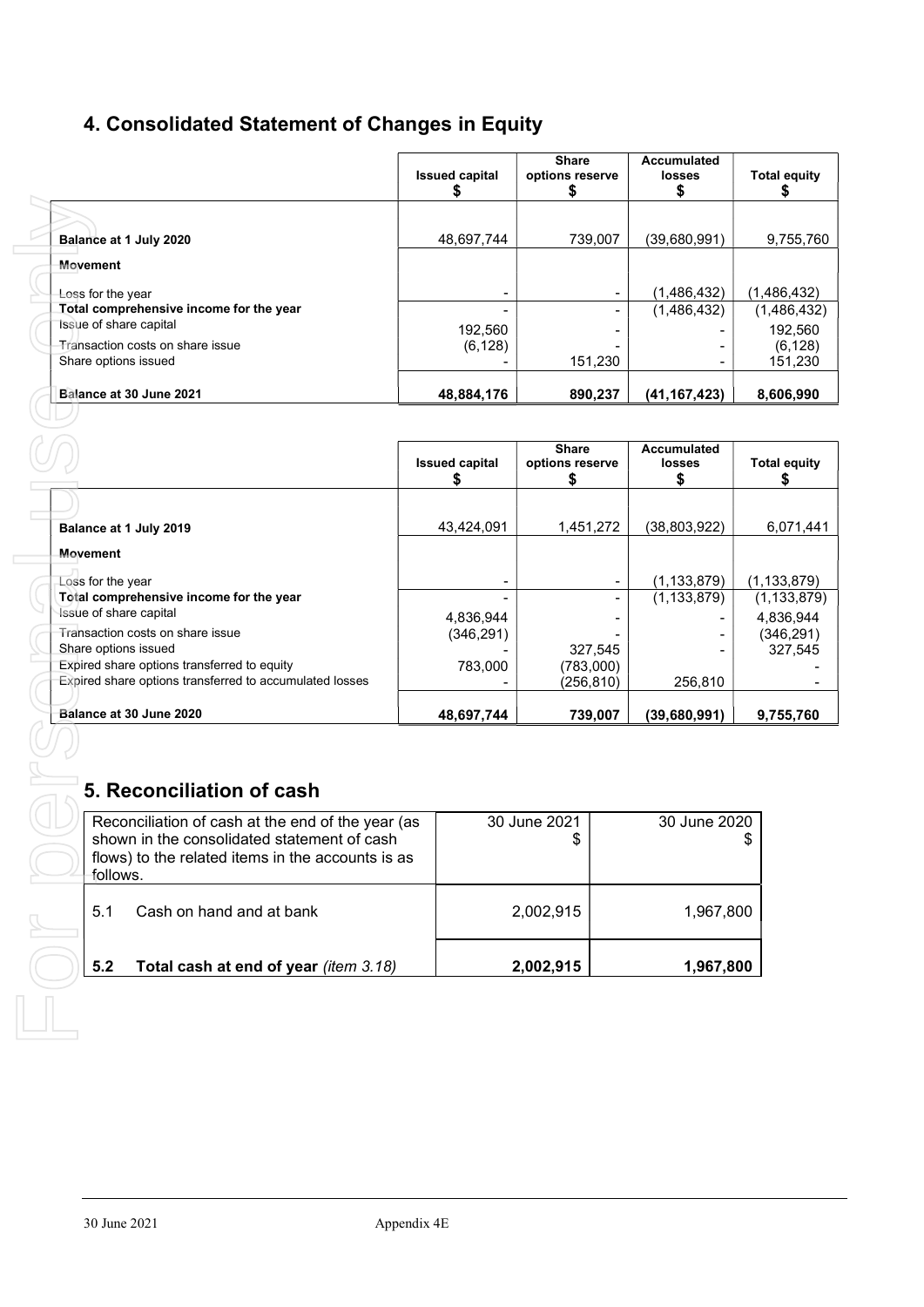# 6. Earnings per security (EPS)

|       |                                                                                                                                                                                             | 30 June 2021                   | 30 June 2020                            |
|-------|---------------------------------------------------------------------------------------------------------------------------------------------------------------------------------------------|--------------------------------|-----------------------------------------|
|       |                                                                                                                                                                                             |                                |                                         |
| 6.1   | Basic losses per share                                                                                                                                                                      | (0.0020)                       | (0.0008)                                |
| 6.2   | Weighted average number of ordinary<br>shares used as the denominator in<br>calculating basic earnings per share                                                                            | 756,698,537                    | 1,388,316,844                           |
| 6.3   | Diluted losses per share                                                                                                                                                                    | (0.0019)                       | (0.0008)                                |
| 6.4   | Weighted average number of ordinary<br>shares and potential ordinary shares<br>used as the denominator in calculating<br>diluted earnings per share                                         | 789,102,994                    | 1,426,521,301                           |
|       | 7. NTA backing                                                                                                                                                                              |                                |                                         |
|       |                                                                                                                                                                                             | 30 June 2021                   | 30 June 2020                            |
| 7.1   | NTA backing per ordinary security                                                                                                                                                           | \$0.0000                       | \$0.004                                 |
|       |                                                                                                                                                                                             |                                |                                         |
|       | 8. Matters subsequent to the end of the financial year<br>Subsequent to 30 June 2021, the company obtained shareholder approval for the issue of convertib<br><b>Annual General Meeting</b> |                                |                                         |
|       | The annual general meeting will be held as follows:                                                                                                                                         |                                |                                         |
| Place |                                                                                                                                                                                             |                                | 30 Richmond Road, Homebush West, NSW 21 |
| Date  |                                                                                                                                                                                             | Thursday 25th of November 2021 |                                         |
| Time  |                                                                                                                                                                                             | 11 a.m.                        |                                         |

# 7. NTA backing

|     |                                   | 30 June 2021 | 30 June 2020 |
|-----|-----------------------------------|--------------|--------------|
| 7.1 | NTA backing per ordinary security | \$0.0000     | \$0.004      |

### 8. Matters subsequent to the end of the financial year

Subsequent to 30 June 2021, the company obtained shareholder approval for the issue of convertible notes.

### Annual General Meeting

| The annual general meeting will be held as follows:     |                                           |
|---------------------------------------------------------|-------------------------------------------|
| Place                                                   | 30 Richmond Road, Homebush West, NSW 2140 |
| Date                                                    | Thursday 25th of November 2021            |
| Time                                                    | 11 $a.m.$                                 |
| Approximate date the annual report will be<br>available | Wednesday 1 <sup>st</sup> September 2021  |
|                                                         |                                           |